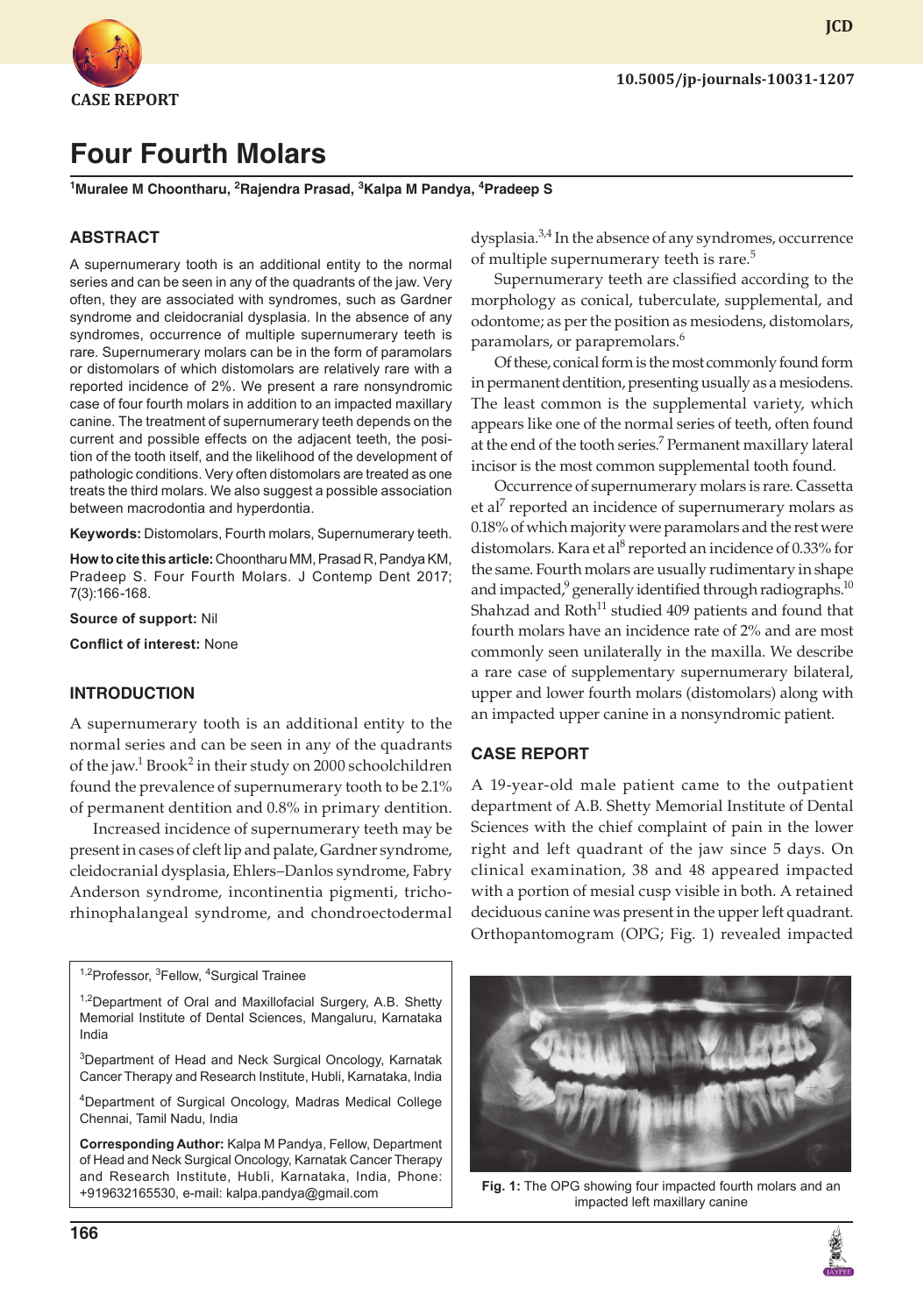#### *Four Fourth Molars*



**Fig. 2:** Reflection of the mucoperiosteal flap reveals impacted third and fourth molars on the left side

lower third molars and distomolars bilaterally in the upper and lower arch. Also, an impacted upper left canine was present. It was decided to extract the lower third and the fourth molar bilaterally at an interval of 1 week. After the reflection of a mucoperiosteal flap, the bone over the third molar was removed, exposing the third and the fourth molars (Fig. 2). The crown of the fourth molar was distobuccal to and slightly overlapping the third molar buccally, making it necessary to first extract the fourth molar. This was followed by sectioning of the third molar along the long axis and elevation of the fragments. Morphologically, the fourth molar was of supplemental supernumerary type with only upper third of the root developed. A similar procedure was done on the left side after 1 week. Since the upper third molars were erupted and the upper fourth molars were asymptomatic, no surgical intervention was planned for the same. The unerupted canine was planned for orthodontically assisted extrusion. The patient was kept on a regular follow-up.

## **DISCUSSION**

Paramolars are usually known to be in rudimentary form and occur buccal or palatal to the second, third, and rarely first molars. Distomolars as the name suggests occur distal to the third molars or may even occur distolingually. They are usually rudimentary and conical in shape. In the present case, both the mandibular fourth molars were supplemental in morphology and the upper fourth molars appeared to be conical in shape on OPG.

Grimanis et al<sup>4</sup> in their survey of supernumerary molars observed that supernumerary molars occurred majority in maxilla (79.7%) and only 23.9% occurred bilaterally. In the maxilla, they are more common anteriorly. They are also seen distal to third molars in

the maxilla, mandibular premolar region, maxillary premolar region, maxillary canine region, and mandibular incisor region. Leco et al $^{12}$  in their study on 2000 patients found that maxillary posterior region was the most commonly involved region (38%) followed by maxillary anterior region(28.6%). They reported the incidence of lower distomolars as only 4.8%. Rajab and Hamdan<sup>3</sup> in their survey have shown that 72 to 77% cases show multiple supernumerary teeth, 18 to 27% show bilateral supernumerary teeth, and only 1 to 5% show three supernumerary teeth.<sup>3</sup> Nonsyndromic supernumerary teeth are uncommon entities and when present they often present singly and not in multiple numbers.<sup>5</sup>

Apart from causing a disturbance in the eruption and position of the adjacent teeth, supernumerary teeth increase the risk of pathological conditions, such as ameloblastoma, follicular cyst, and fistulae.<sup>13</sup> This fact is a significant factor in deciding the management of supernumerary teeth. Leco et al<sup>12</sup> in their previously mentioned study have reported complications, such as follicular cysts and displacement, failure of eruption, and lysis of the adjacent teeth which they termed as "mechanical accidents." Bereket et al<sup>14</sup> in their study of 1100 supernumerary teeth have reported a complication rate of 38.36%.

In cases where the related teeth have erupted satisfactorily, there is no associated pathology, no active orthodontic treatment has been planned, or removal may compromise the vitality of the adjacent tooth, observation has been the treatment of choice.<sup>13,15</sup> Some authors suggest that fourth molars should be managed in a manner similar to third molars.<sup>9-11</sup>

In this case, we also observed that the patient had an overall large teeth size. This observation emphasizes the possibility made by Seehra et  $al^{16}$  that there may be a correlation between macrodontia and hyperdontia.

# **CONCLUSION**

There is no rule of thumb regarding the management of supernumerary teeth, which depends on their position and associated conditions. When supernumerary teeth do not present any pathological, esthetic, or functional problems, they are best left alone with careful monitoring.

## **REFERENCES**

- 1. Rajendran, A.; Sundaram, S. Shafer's textbook of oral pathology. 6th ed. Elsevier Health Sciences; 2014. p. 1001.
- 2. Brook AH. Dental anomalies of number, form and size: their prevalence in British schoolchildren. J Int Assoc Dent Child 1974 Dec;5(2):37-53.
- 3. Rajab LD, Hamdan MA. Supernumerary teeth: review of the literature and a survey of 152 cases. Int J Paediatr Dent 2002 Jul;12(4):244-254.